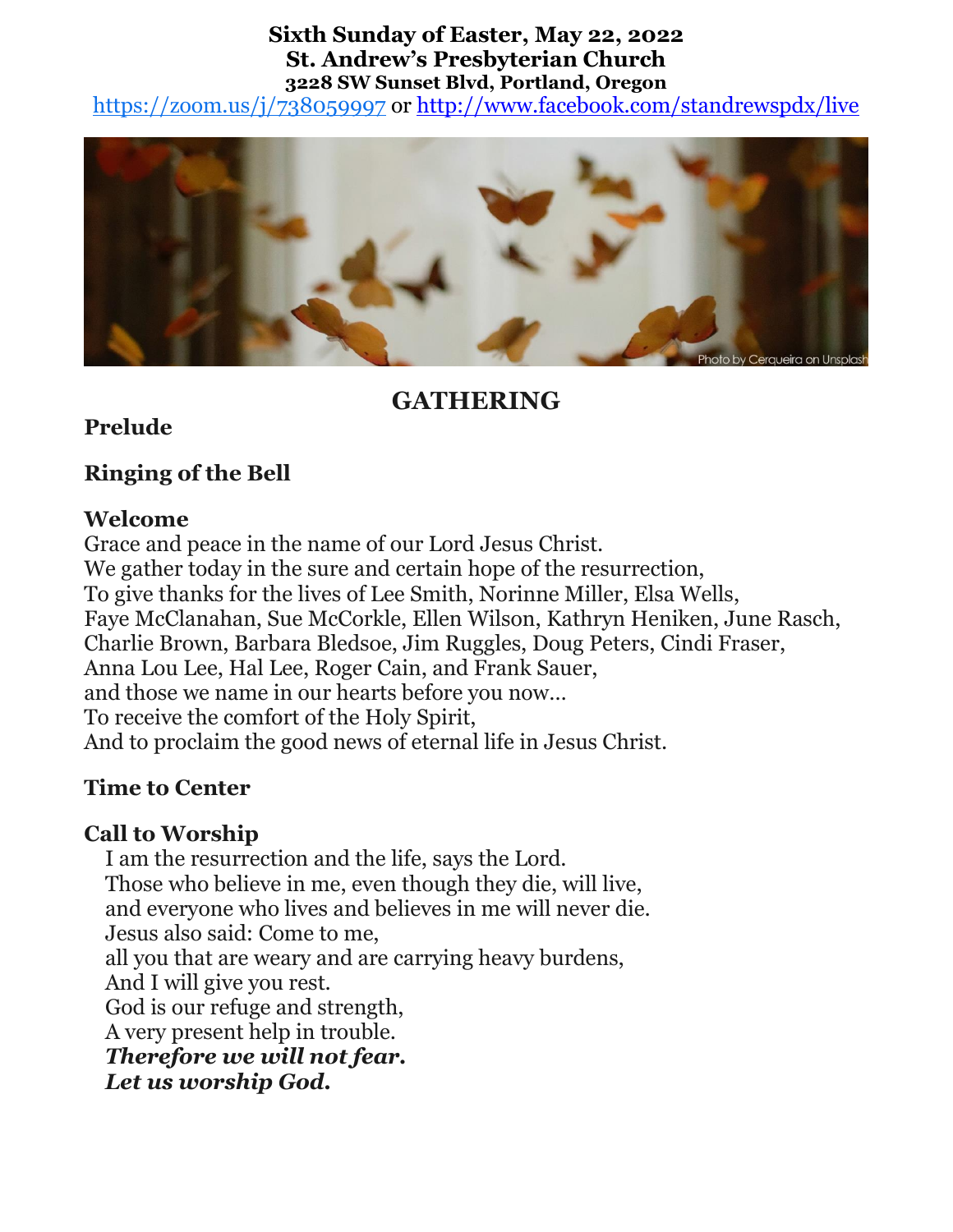### **Prayer**

O God, who gave us birth, you are ever more ready to hear than we are to pray. You know our needs before we ask, and our ignorance in asking.

Show us now your grace,

that as we face the mystery of death, we may see the light of eternity.

Speak to us once more your solemn message of life and of death.

Help us to live as those who are prepared to die.

And when our days here are ended,

enable us to die as those who go forth to live,

so that living or dying, our life may be in Jesus Christ our risen Lord. *Amen.*

*\****Hymn** *For All the Saints* (vv.1-3) Glory to God #326

### **Confession and Pardon**

Let us now ask God to cleanse our hearts, to redeem our memories, and to renew our confidence in the goodness of God. Please pray with me.

*God of mercy, whose loving-kindness endures forever: we confess that often we have failed to receive and give love; to care for others as we care for ourselves; to forgive and accept forgiveness. We remember good intentions that were not put into actions; harsh words that were hurtful; selfish purposes that caused pain; persistent pride that would not yield.*

*We acknowledge our fear in the face of death and our failure to accept the hope you offer us in Christ.*

*Hear us, O Lord, as in this silence, we make our confession to you.*

*Silence is kept.*

*Gracious God, forgive us and help us to forgive others; heal us from the pain of self-condemnation; free us from the burden of failures that cannot be corrected; Renew us with your loving assurance that our sins have been forgiven, Through Jesus Christ, our Redeemer.* 

Pastor: Hear the good news! Who is in a position to condemn?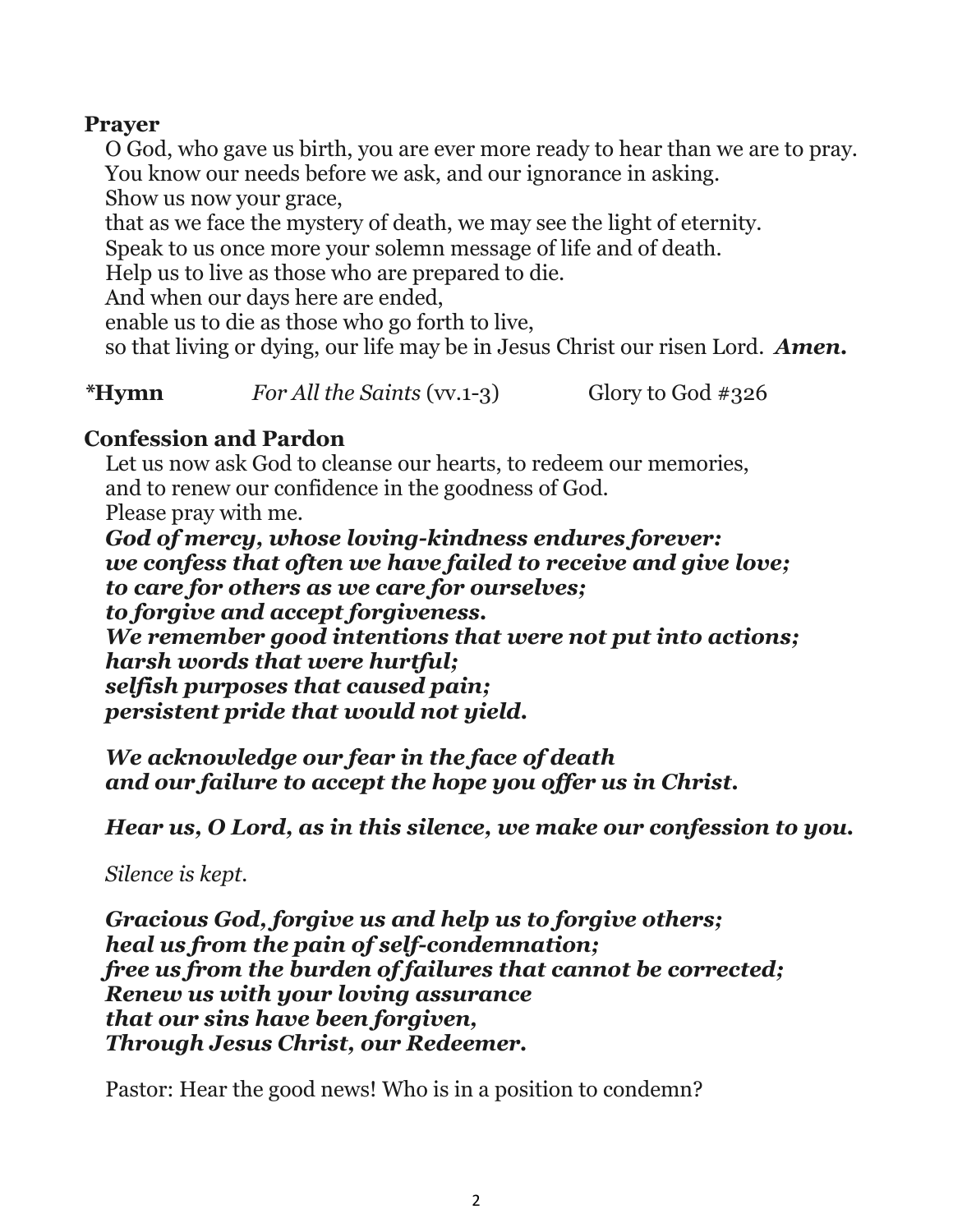Only Christ, and Christ died for us, Christ rose for us, Christ reigns in power for us, Christ prays for us. Anyone who is in Christ is a new creation. The old life has gone; a new life begun. Know that you are forgiven and be at peace. *Alleluia! Amen.*

**\*Sung Response of Praise** *Glory to God, Whose Goodness Shines on Me* Glory to God #582

### \***Sharing the Peace of Christ**

When our risen Lord greeted his frightened and grieving friends in a locked room, three days after he had died, he greeted them with peace. And so do we greet one another to this day. We all need peace, and from the Spirit of Christ we have it to share. If you would rather not be touched and prefer to maintain distance, please stay in your seats and wave or bow or sign your greetings. If you are comfortable circulating and shaking hands or hugging, please do so, but honor the desires of those who stay in place, greeting them from a distance. And everyone please wave and call out to those on zoom. May the peace of Christ be with you. *And also with you.*

# **THE WORD**

# **Conversation with the Younger Church**

**Sung Prayer of Illumination** *We Will Do Well* by Amy Houchen

### **Readings from Scripture**

Luke 9:46-48 Philippians 1:1-18

### **Meditation**

# **RESPONSE TO THE WORD Silent Reflection on the Word Read and Preached**

**Song** *I Was There To Hear Your Borning Cry* Glory to God #488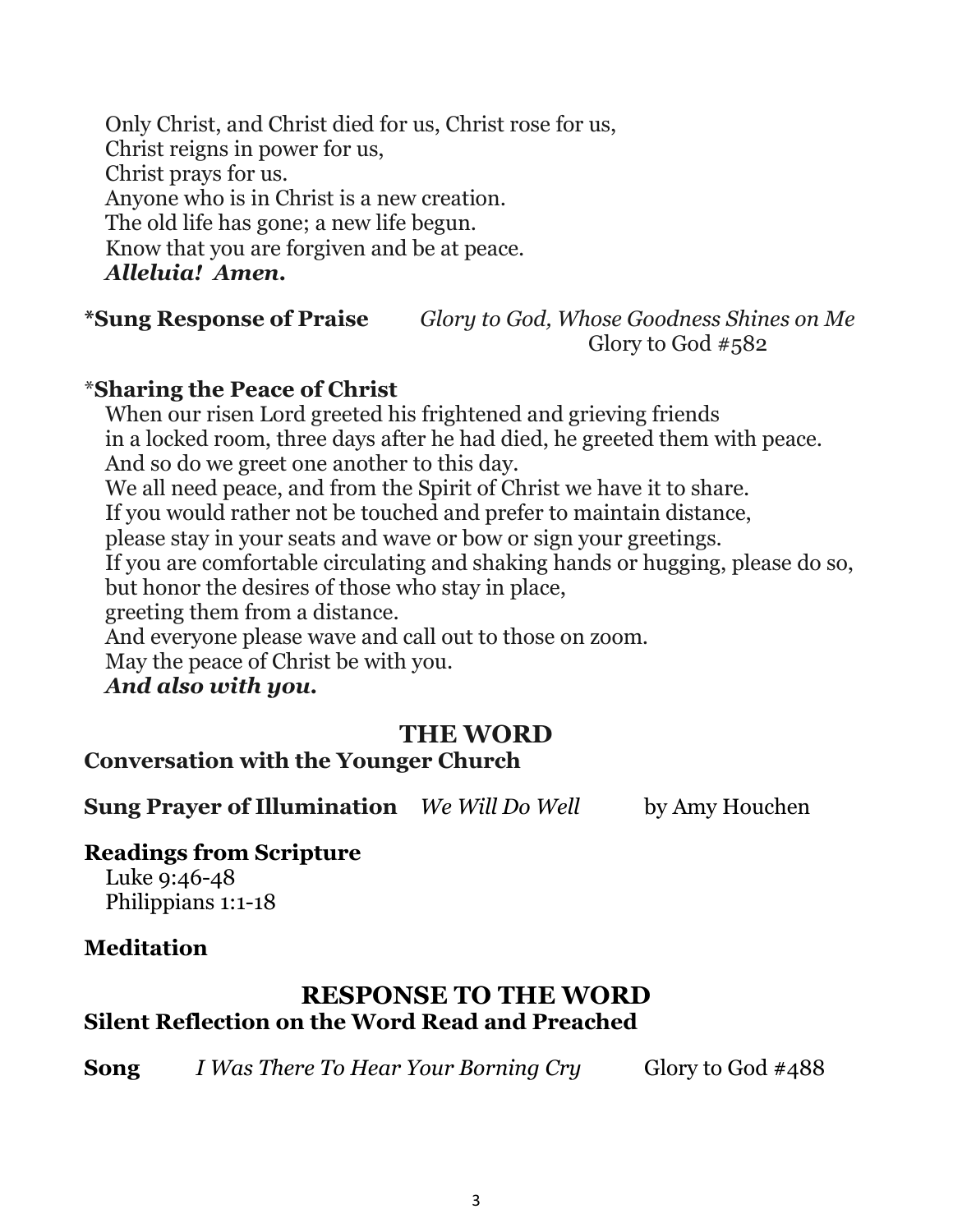### **Expressions of Gratitude for the Lives of the Deceased**

*Those gathered are welcome to come to a microphone and briefly speak a word of thanks for someone we have lost. Those on zoom can raise their hands to be recognized and invited to share. We do encourage just a sentence or two, as we are honoring so many today.* 

#### **Prayers of the People and the Lord's Prayer**

**Worshipping God with our Tithes and Offerings Invitation to Generosity Offertory \*Doxology** *Praise God from Whom All Blessings Flow!*

Glory to God #609

#### **\*Prayer of Dedication**

*With gratitude for the generous gift of each of the lives we remember today, We make these offerings in their honor and to your glory. May they help to build a church and world reflective of your will. In Jesus' name, Amen.*

#### **SENDING**

**\*Hymn** *In the Bulb There is a Flower* Glory to God #250

### **\*Commendation**

You only are mortal, the creator and maker of all. We are mortal, formed of the earth and to earth shall we return. This you ordained when you created us, saying, "You are dust, and to dust you shall return." *All of us go down to the dust; Yet even at the grave we make our song:*

#### *Alleluia, Alleluia, Alleluia.*

Give rest, O Christ, to your servants with all your saints Where there is neither pain nor sorrow nor sighing, but life everlasting. *Amen.*

Into your hands, O merciful Savior,

We commend all the servants we have named before you this day.

Acknowledge we humbly pray,

sheep of our own fold,

sinners of your own redeeming.

Receive them into the arms of your mercy,